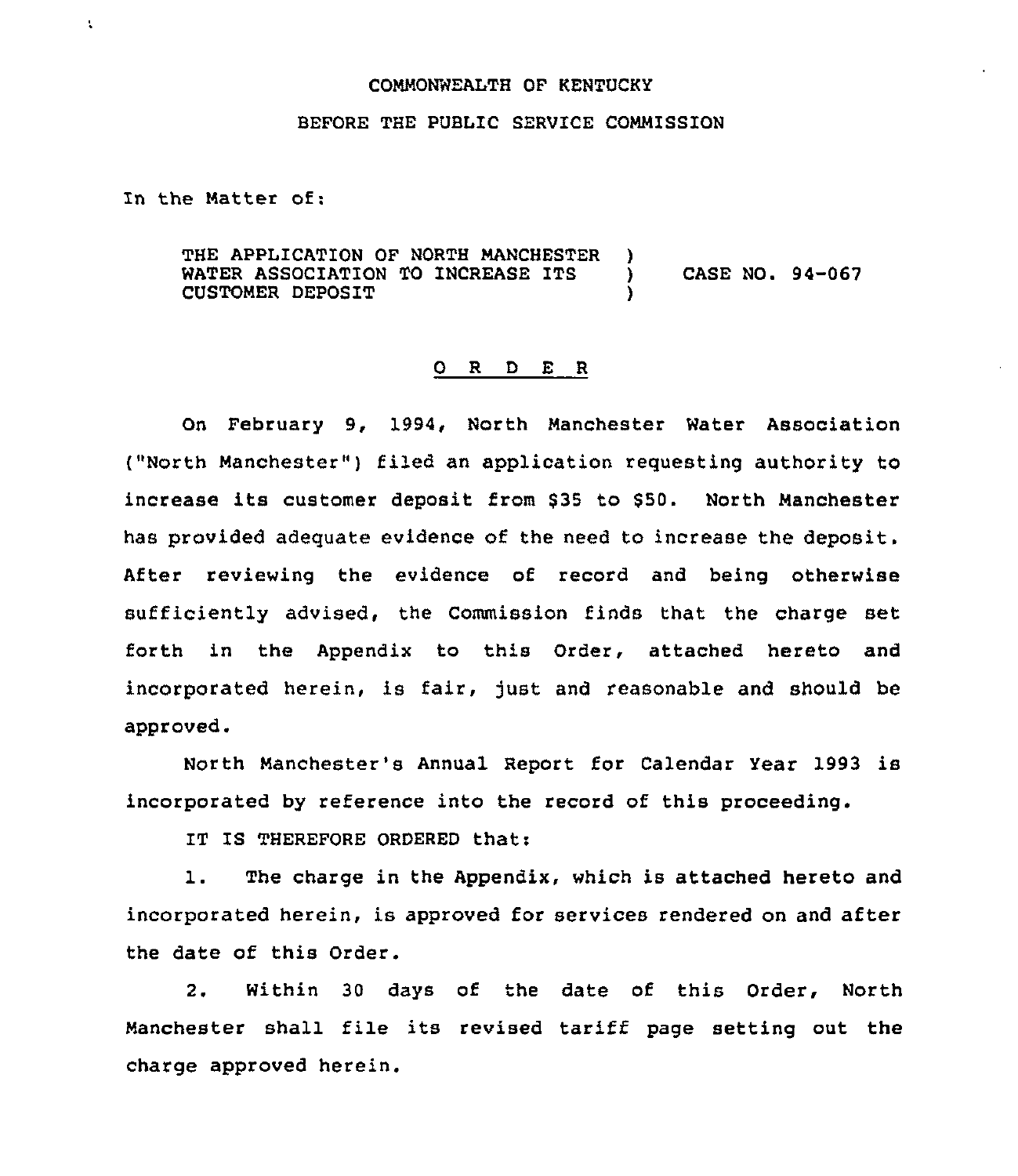Done at Frankfort, Kentucky, this 2nd day of May, 1994.

PUBLIC SERVICE COMMISSION

<u>u</u> 1 Chairman

Freathitt Commissi

ATTEST:

 $\bullet$ 

**Executive Director**